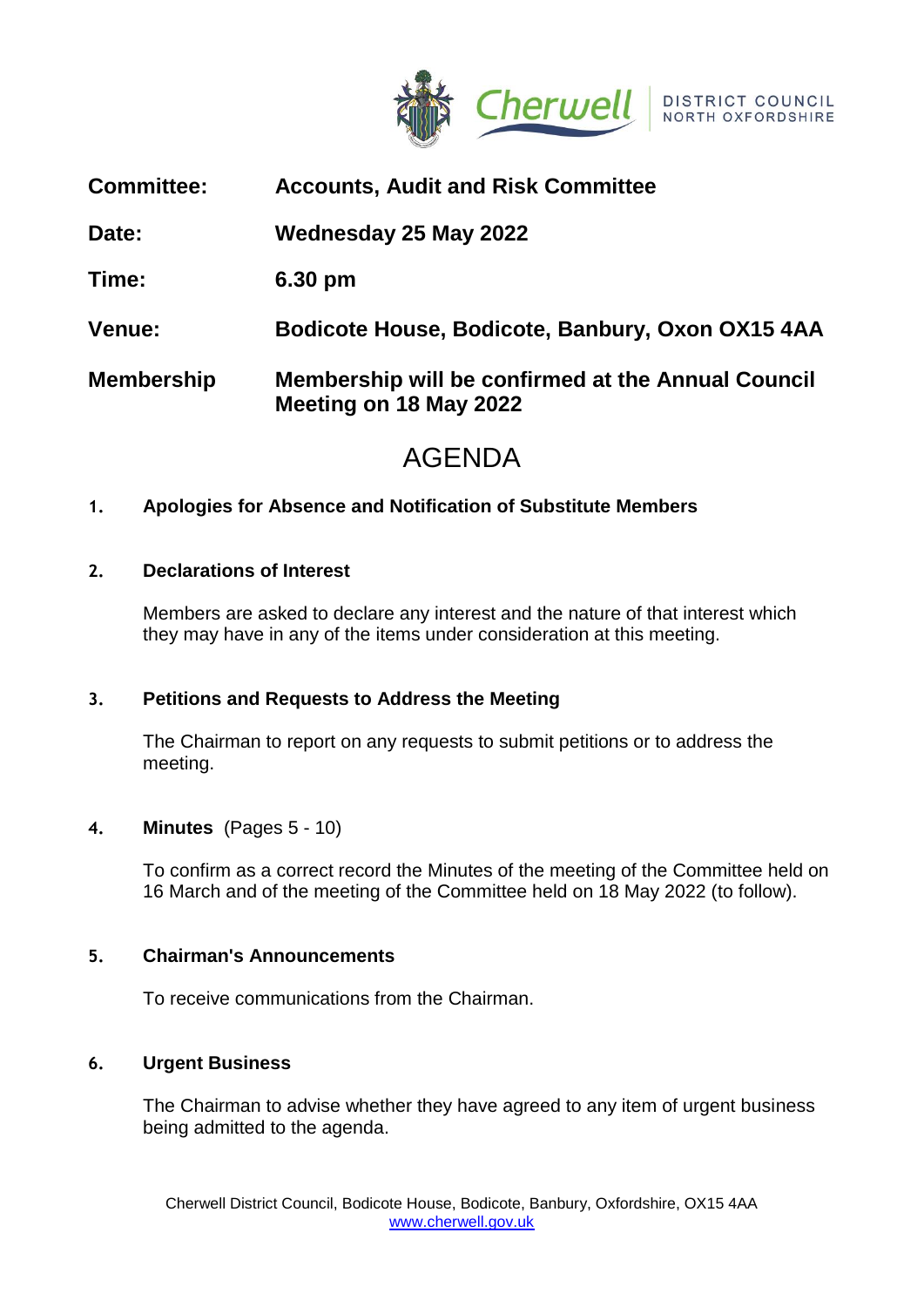# **7. 2021/22 Accounting Policies** (Pages 11 - 38)

Report of the Assistant Director of Finance (S151 Officer)

## **Purpose of report**

To ask the Committee to review and approve the Accounting Policies for inclusion in the 2021/22 Statement of Accounts.

## **Recommendations**

The meeting is recommended:

1.1 To approve the accounting policies as approved by the Chief Finance Officer (Appendix 1).

# **8. Annual Governance Statement 2021/22** (Pages 39 - 64)

Report of Interim Monitoring Officer

#### **Purpose of report**

To inform the Committee on the Annual Governance Review process and enable the Committee to fulfil is responsibilities associated with the publication of the Council's Annual Governance Statement 2021/22

#### **Recommendations**

The meeting is recommended:

- 1.1 to approve the Annual Governance Statement 2021/22, subject to the Monitoring Officer making any necessary amendments in the light of comments made by the Committee, after consultation with the Leader of the Council, the Chief Executive and the Section 151 officer.
- 1.2 authorise the Leader of the Council and the Chief Executive to sign the Annual Governance Statement on behalf of Cherwell District Council.

# **9. Local Code of Corporate Governance** (Pages 65 - 80)

Report of Interim Monitoring Officer

#### **Purpose of report**

To provide an opportunity for the review of the Local Code of Corporate **Governance** 

#### **Recommendations**

The meeting is recommended:

1.1 To approve the Local Code of Corporate Governance (Appendix 1).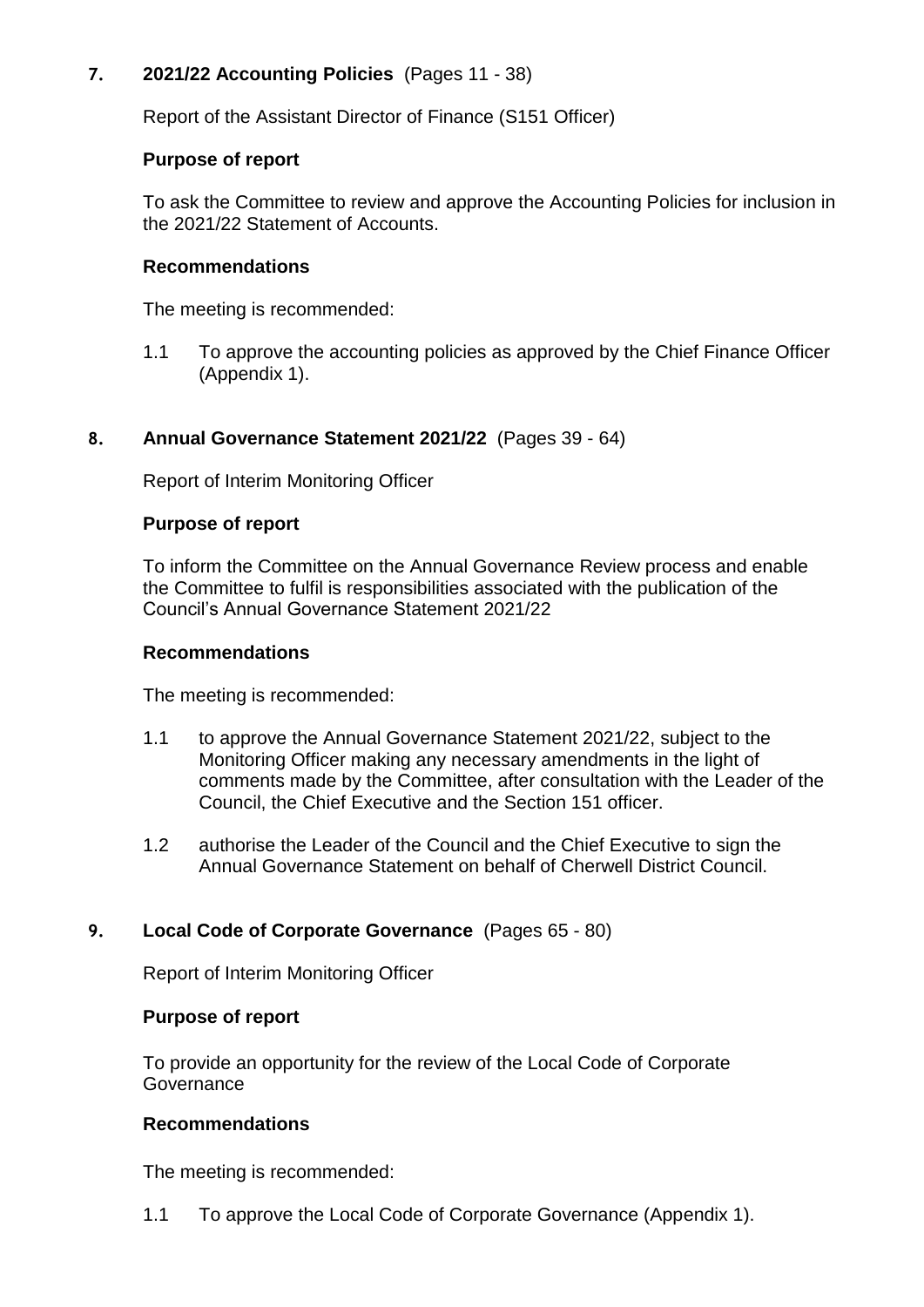# **10. Annual Report of the Chief Internal Auditor 2021/22** (Pages 81 - 102)

Report of the Chief Internal Auditor

## **Purpose of report**

This is the annual report of the Chief Internal Auditor, summarising the outcome of the Internal Audit work in 2021/22, and providing an opinion on the Council's System of Internal Control.

#### **Recommendations**

The meeting is recommended to:

1.1 Consider and endorse this annual report.

# **11. Internal Audit Strategy and Plan 2022/23** (Pages 103 - 116)

Report of the Assistant Director of Finance

#### **Purpose of report**

The report presents the Internal Audit Strategy and Plan for 2022/23.

#### **Recommendations**

The meeting is recommended:

1.1 To note and comment on the Internal Audit Strategy and Plan for 2022/23.

# **12. Work Programme** (Pages 117 - 118)

To consider and review the Work Programme.

# **Councillors are requested to collect any post from their pigeon hole in the Members Room at the end of the meeting.**

# **Information about this Meeting**

#### **Apologies for Absence**

Apologies for absence should be notified to [democracy@cherwell-dc.gov.uk](mailto:democracy@cherwell-dc.gov.uk) or 01295 221554 prior to the start of the meeting.

# **Declarations of Interest**

Members are asked to declare interests at item 2 on the agenda or if arriving after the start of the meeting, at the start of the relevant agenda item.

# **Local Government and Finance Act 1992 – Budget Setting, Contracts &**